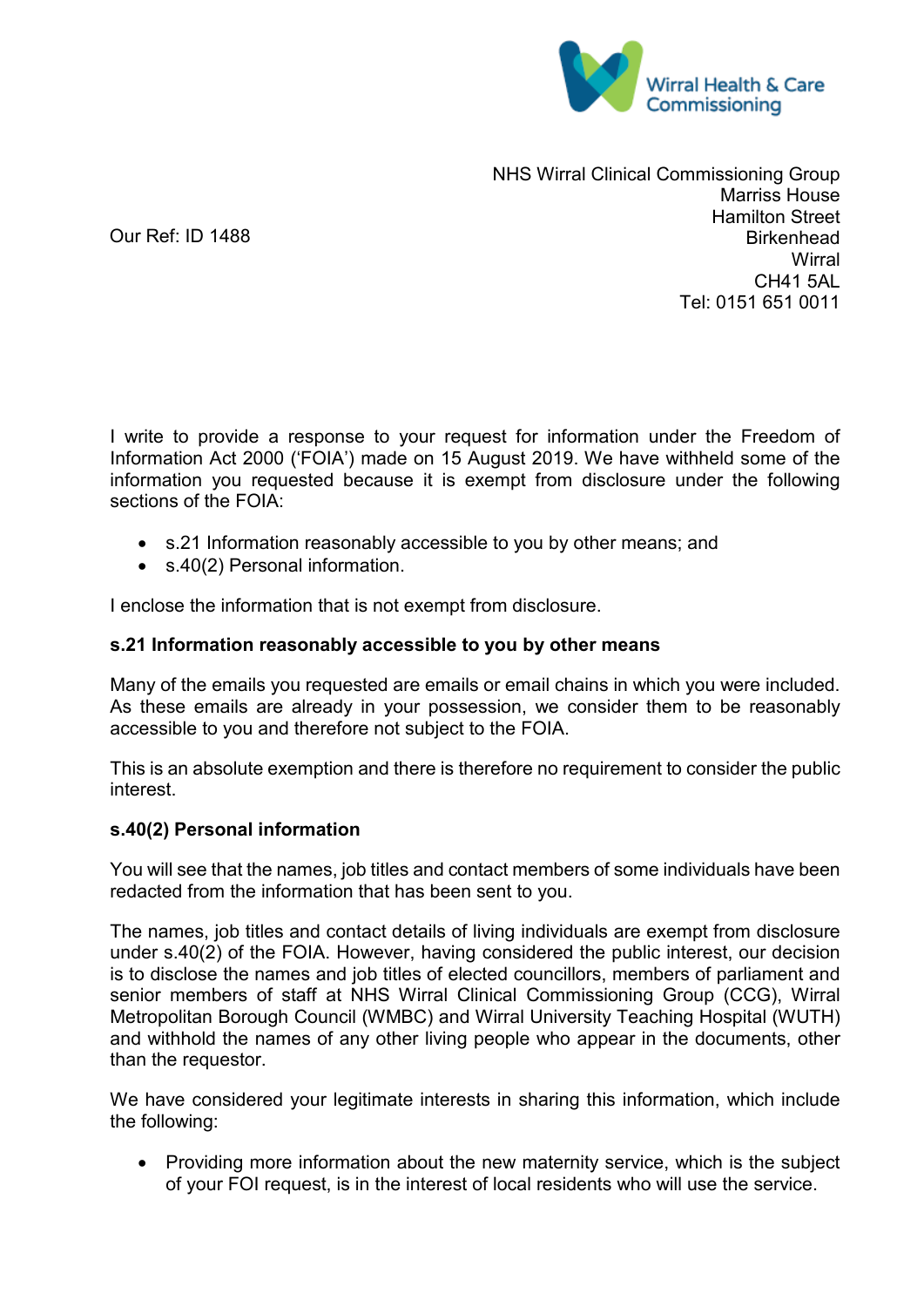• Disclosing the information you have requested meets the need for transparency in public life as it allows the public to see how decisions about healthcare have been taken.

It will be appropriate to redact the personal data of the majority of individuals who appear in the documents you have requested. This is because they have not consented to the disclosure and unlike the senior officers, members of parliament and elected councillors their legitimate interests of the requestor are outweighed by the entitlement of these individuals to privacy. The factors that suggest this is the case include:

- As members of the public and more junior employees their information is not necessarily already in the public domain;
- As members of the public and more junior employees they might not have had an expectation that their emails could be subject to FOIA requests and disclosure could therefore cause them some distress; and
- As members of the public and more junior employees, they may well have a reasonable expectation that their information will be kept out of the public domain.

Although the senior officers, members of parliament and any elected councillors have not consented to share their personal data, a decision has been made to disclose their names as the legitimate interest in sharing the information you have requested outweighs their right to privacy for the following reasons:

- As elected officials and senior officers at public sector organisations their role is public facing and much of their information is already in the public domain;
- Because of their positions as elected officials and senior officers at public sector organisations they should be aware that their emails can be requested under the FOIA and should therefore not be as distressed as more junior employees or members of the public might be if their personal data is disclosed;
- The information requested is not private information about these individuals but rather information about their role; and
- Because of their positions as elected officials and senior officers at public sector organisations they should be aware of the FOIA and have a reasonable expectation that their emails may be subject to FOIA.

In the interest of their right to privacy, their phone numbers have been withheld.

The information supplied to you continues to be protected by copyright. You are free to use it for your own purposes, including for private study and non-commercial research, and for any other purpose authorised by an exception in current copyright law. Documents (except photographs) can be also used in the UK without requiring permission for the purposes of news reporting. Any other reuse, for example commercial publication, would require the permission of the copyright holder.

If you are dissatisfied with the handling of your request, you have the right to ask for an internal review. Internal review requests should be submitted within two months of the date of receipt of the response to your original letter and should be addressed to [foirequests.nhswirralccg@nhs.net.](mailto:foirequests.nhswirralccg@nhs.net) Please remember to quote the reference number above in any future communications.